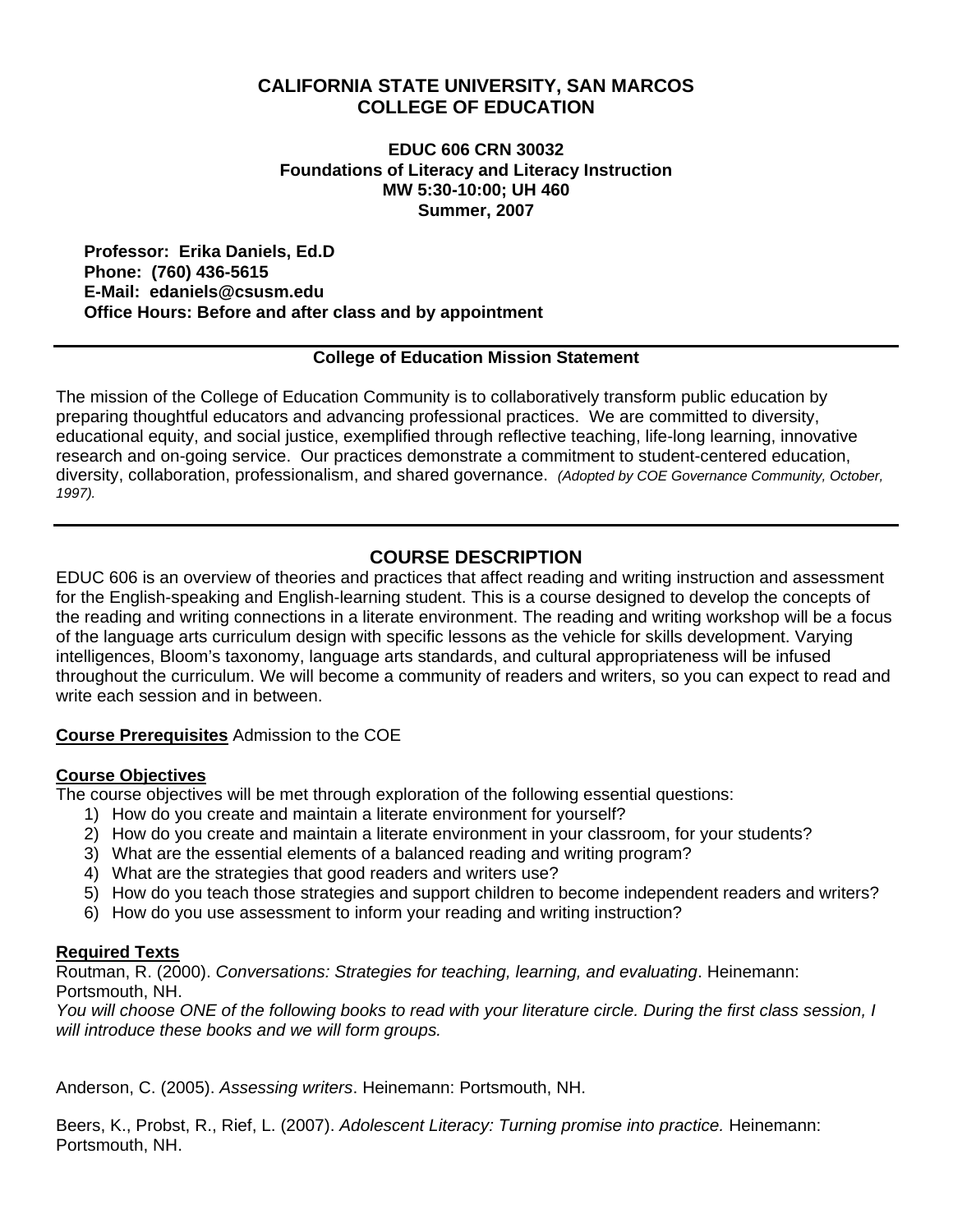Daniels, H., Zimmerman, S., and Steineke, N. (2007). Content-area writing. Heinemann: Portsmouth, NH.

Lesesne, T. (2003). *Making the match.* Stenhouse.

Following is the alignment of this course with the California Standards of Program Quality and Effectiveness for the Reading Certificate and Reading and Language Arts Specialist Credential.

#### Standard 2: Developing fluent reading

.

The program provides each candidate with current research-based skills and knowledge about instructional strategies for developing fluent reading in students at all grade levels, including speakers of English and English language learners. The program provides instruction in linguistic elements (including phonemic awareness and the phonological and morphological structure of the English language); decoding/word attack strategies (such as systematic instruction in sound-symbol relationships); spelling instructioin; the role of extensive practice with appropriate materials (such as decodable texts); and skills and strategies that contribute to independent reading.

#### Standard 6: Areas of study related to reading and language arts: Certificate level

In the program, each candidate acquires a professional perspective through examination of research and research-based practice pertaining to how students learn to read; the structure of the English language, including phonology, morphology, and orthography; second language acquisition; relationships among language, spelling, reading, and writing; and psychological and sociolinguistic aspects of reading and writing.

#### Standard 8: Application of research-based and theoretical foundations

Each candidate articulates and applies an understanding of the research basis and theoretical foundations for instruction in reading and language arts, and of relevant research and theories pertaining to language assessment and evaluation.

#### **College of Education Attendance Policy**

Due to the dynamic and interactive nature of courses in the College of Education, all students are expected to attend all classes and participate actively. At a minimum, students must attend more than 80% of class time, or s/he may not receive a passing grade for the course at the discretion of the instructor. Individual instructors may adopt more stringent attendance requirements. Should the student have extenuating circumstances, s/he should contact the instructor as soon as possible. *(Adopted by the COE Governance Community, December, 1997).*

For this class, only 1 class session may be missed. Any additional absences will result in one lower grade for each absence. Because of the short nature of summer school and the importance of collegial interaction, I highly encourage you to attend EVERY session.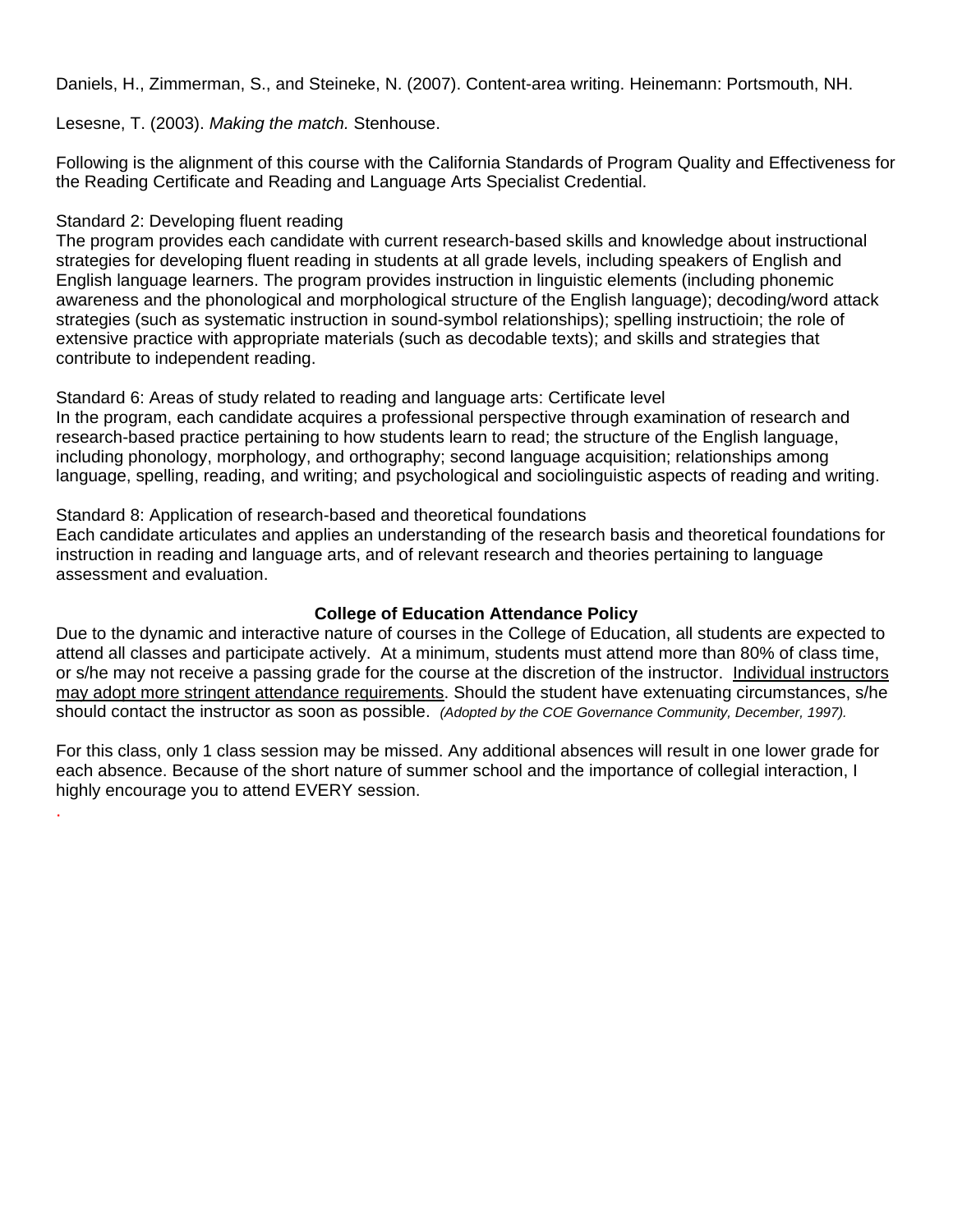### **Students with Disabilities Requiring Reasonable Accommodations**

Students with disabilities who require reasonable accommodations must be approved for services by providing appropriate and recent documentation to the Office of Disable Student Services (DSS). This office is located in Craven Hall 5205, and can be contacted by phone at (760) 750-4905, or TTY (760) 750-4909. Students authorized by DSS to receive reasonable accommodations should meet with their instructor during office hours or, in order to ensure confidentiality, in a more private setting.

## **Course Requirements**

## *1. Thoughtful participation (10 points)*

As masters students and practicing teachers, you are expected to maintain a high degree of professionalism. Be prepared to participate in every class session, turn in all assignments on time, and complete the readings prior to the class session in which they will be discussed.

## *2. Personal narrative (15 points)*

The purpose of this assignment is to give you experience as a writer. Teachers of reading and writing should be readers and writers themselves. Writing personal stories is the best way to start your own students' writing, so that they are writing about something they know. You will go through the writing process, confer with a writing group as you revise, assess yourself, and eventually publish your piece. You may choose to write a literacy autobiography or to focus on some other even that you will be able to share with your students as an example of your own writing and writing process.

# *3. Choice: Writing as a way of knowing OR Examining children's literacy development (25 points)*

## *Choice A: Writing as a way of knowing*

In this assignment, you will reflect on your use of writing to develop students' thinking and deepen students' understanding of content area information. Through a reflection on your past practice, you will show how you use writing as a strategy to support students' mastery of CA content standards. You will also provide evidence of your ability to describe, analyze, and evaluate student writing.

The written analysis should include the following information under bolded headings:

--Instructional context

--Description of practice

--Analysis of student work

Instructional Context:

A. Name, location, and general demographics of your school

B. Number of students, grade level(s), ability levels, and English proficiency

C. Any information that will help the reader "see" your class

D. Any other relevant features of your teaching context that influenced your instructional decisions Description of practice

A. What were the instructional goals or content standards you focused on for this class, unit, or content area?

B. What types of writing activities did you design to move students toward mastery of these goals?

C. How did you choose those activities? What research or theory supports your decisions?

D. Be specific and give examples when describing your practice.

#### Analysis of student work

A. To what extent did your students reach your instructional goals?

B. How do you know?

C. Describe the writing produced as a result of your instruction. You should discuss student work that exceeded, met, and fell short of your goals? Be specific in describing what you saw.

D. Based on the writing produced, which elements of your practice will remain the same and which will you modify? Use research to support your thinking.

#### *Choice B: Examining Children's Literacy Development*

In this assignment, you will demonstrate your skill in assessing and supporting children's literacy development. You will describe the ways in which you foster literacy in the classroom. Through a reflection on your former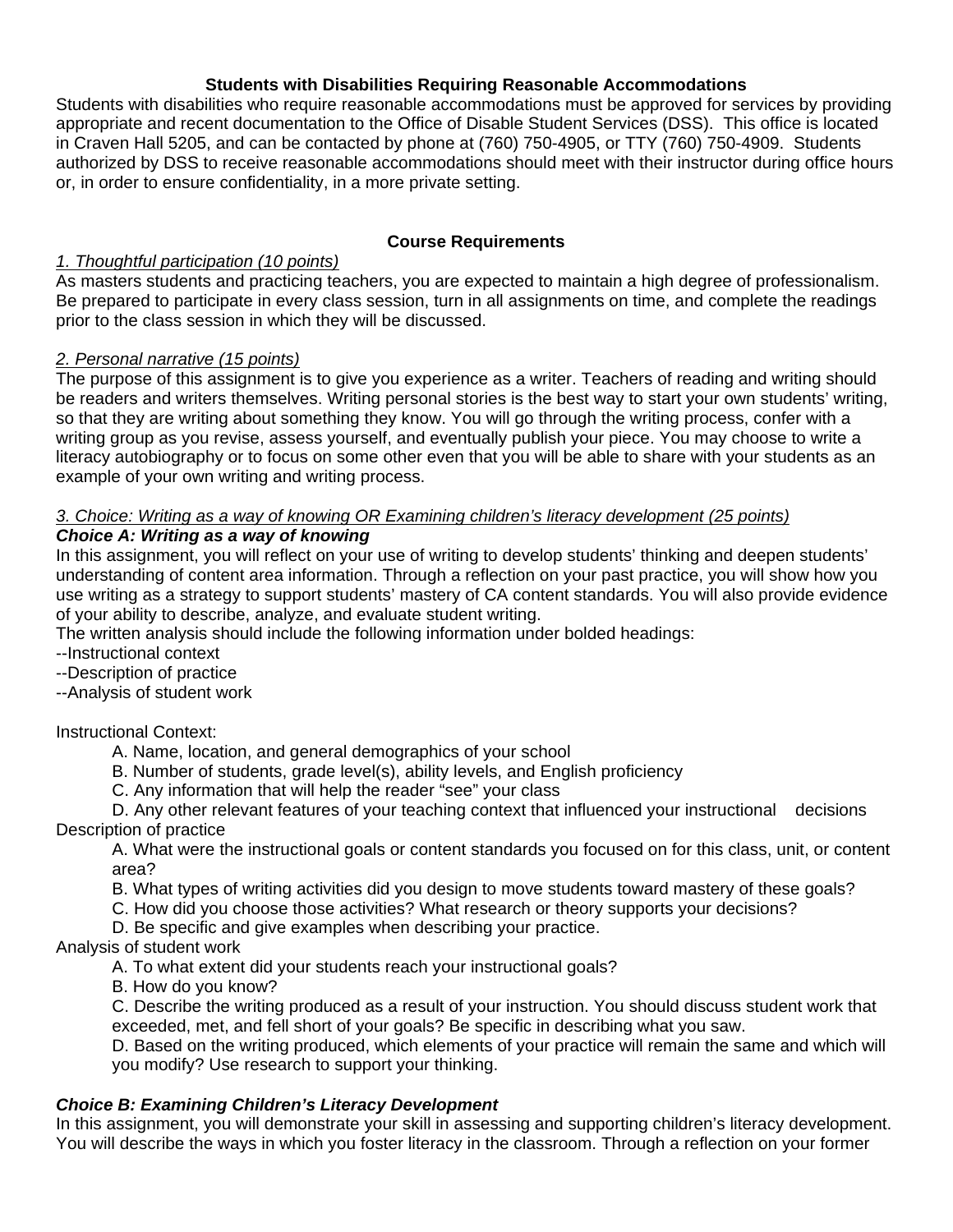students, you will show how you assess student work, use that assessment to inform instructional decisions, and support students in their literacy development.

The written analysis should include the following under bolded headings:

--Instructional context

--Analysis of two students' literacy development

--Supporting literacy development

Instructional Context:

A. Name, location, and general demographics of your school

B. Number of students, grade level(s), ability levels, and English proficiency

C. Any information that will help the reader "see" your class

D. Any other relevant features of your teaching context that influenced your instructional decisions Analysis of two students' literacy development

A. Who are the two students you have chosen? Describe each child's strengths, needs, and any other relevant information to allow the reader to "see" them.

B. What are the relevant features of each child's ability to read, write, and think? Cite specific examples as much as possible.

C. What patterns of behavior (strengths, interests, needs, and preferences) did each child exhibit toward literacy-related activities? Discuss activities that include both print and oral elements.

# Supporting literacy development

Use your analysis of your former students to reflect on the following questions. Be sure to include theory and research where appropriate to support your decisions and reflection.

A. How will you set high, worthwhile, and appropriate goals for student learning?

B. How will you foster an equitable, accessible, and fair learning environment in which students are encouraged to participate and are shown appreciation of and respect for their individual differences and unique needs?

C. How will you use varied assessment, both formal and informal, to gain deeper understanding of the children and to monitor their progress over time?

D. How will you provide rich and varied opportunities for the students to use reading, writing, and oral language in interconnected ways?

### *4. Improving current practice (25 points)*

Effective teachers continually reflect on and refine their practice. It is important to take time to identify and celebrate successes as well as identify and strategize for areas of improvement. For this assignment, you will:

A. Identify an area of your literacy practice that you feel needs improvement, refining, or implementing (e.g. portfolios, spelling, comprehension strategies, academic writing, vocabulary, reading/writing in the content areas, etc). Describe what your current practice looks like in this area and identify student outcomes that have resulted in the past.

B. Discuss why you feel this area needs improvement/refinement. Base this discussion in specific examples from your practice and theoretical research. Be sure to use APA format and to include current research in the field of reading and/or writing.

C. Create a plan for next year. How will you change your current practice to address your concerns and the suggestions in the research? How will your plan meet the needs of ALL learners (ELLs, gifted, struggling, and reluctant)?

D. Finally, identify an assessment. How will you know that your plan was successful? How will the students demonstrate in your specified area?

#### *5. The reading minute (10 points)*

As a part of our literate environment, you will sign up for a date to share, through reading a personal choice selection to the class. You can bring a brief news article, a favorite poem, an excerpt from a novel you are currently reading, etc. The idea is to present a variety of genres and to model the habits of good readers.

#### *6. Assessment and comprehension strategies (15 points)*

At each class session, we will engage in a variety of comprehension strategies and assessments that both readers and writers use. We will use these activities as a way to talk about the readings as well as to model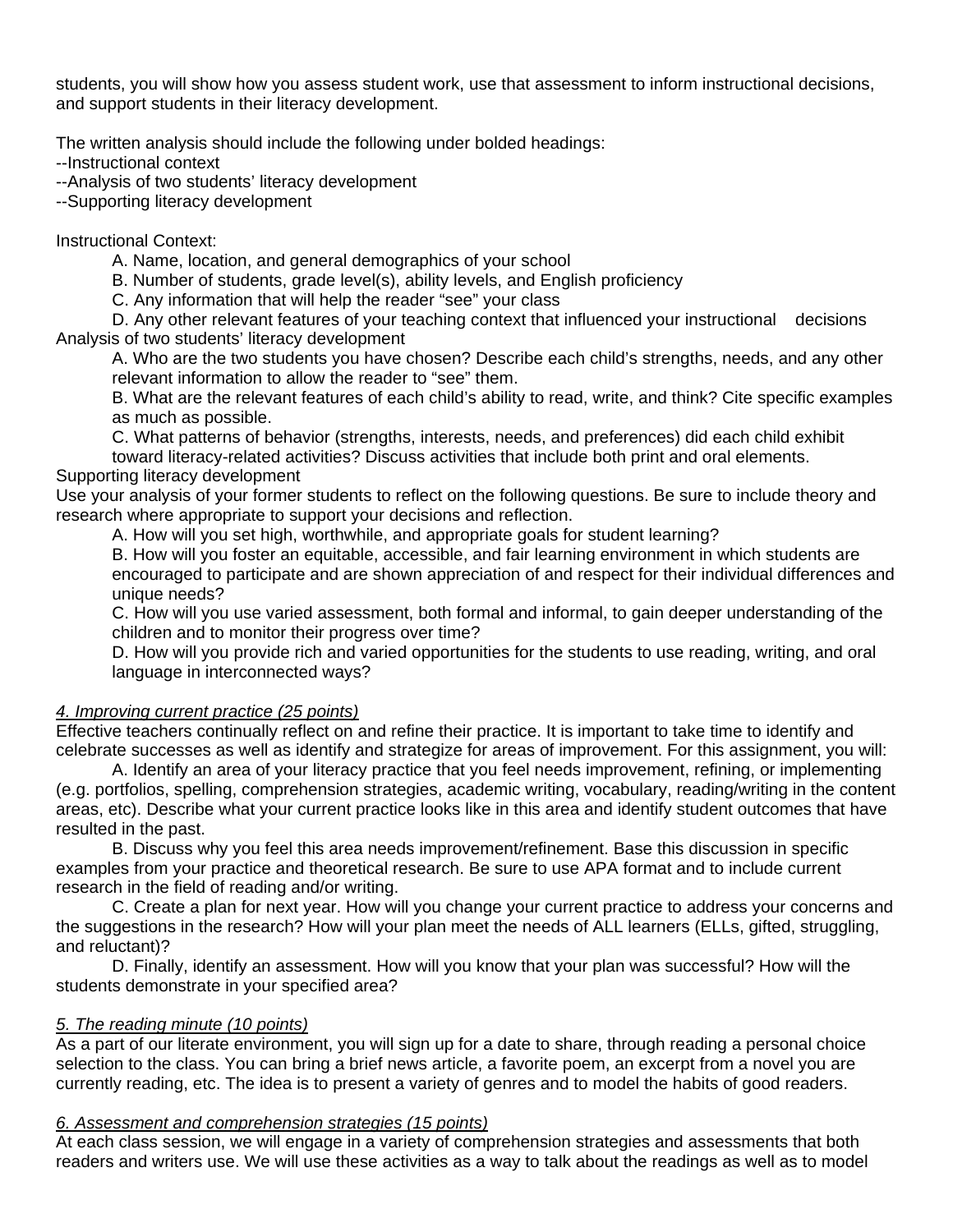and discuss strengths and weaknesses in different assessment and comprehension strategies. It is important to keep up with your reading so that you are prepared for the class discussions and the assessments. You will present your strategy to the class.

### **Grading Standards**

### A=Exceeds Expectations

The graduate student consistently performs and participates in an exemplary manner. Each assignment receives in-depth exploration and reflection based upon research, observations, and classroom implementation. All work is submitted in a professional manner using APA style when appropriate. Presentations are consistent with professional expectations, providing appropriate visual aids, appropriate handouts, and are well prepared. Professional and responsible behavior, including timely attendance and submission of assignments, are practiced in a consistent manner.

#### B=Adequately Meets Expectations

The graduate student meets outcomes expectations in a satisfactory manner. Each assignment is based upon research, observations and classroom implementation. Generally, work is submitted in a professional manner using APA style when appropriate. Generally, presentations are consistent wit professional expectations, providing appropriate visual aids, appropriate handouts, and are well-prepared. Most of the time, professional and responsible behavior, including timely attendance and submission of assignments, are practiced in a consistent manner.

#### C=Minimal Performance

The graduate student's skills are weak and do not meet expectations. Each assignment is based upon opinion rather than research, theory, and best practices. Reflection is shallow. Assignments are submitted without APA style, thorough proofreading, and organization. The student needs a great deal of guidance. The student is consistently late with work and has classroom attendance problems.

# **All University Writing Requirement**

Every course at the university must have a writing requirement of at least 2500 words. For EDUC 606, the extensive writing required in each session in addition to the assignments will exceed this requirement.

#### **CSUSM Academic Honesty Policy**

"Students will be expected to adhere to standards of academic honesty and integrity, as outlined in the Student Academic Honesty Policy. All written work and oral presentation assignments must be original work. All ideas/materials that are borrowed from other sources must have appropriate references to the original sources. Any quoted material should give credit to the source and be punctuated with quotation marks.

Students are responsible for honest completion of their work including examinations. There will be no tolerance for infractions. If you believe there has been an infraction by someone in the class, please bring it to the instructor's attention. The instructor reserves the right to discipline any student for academic dishonesty in accordance with the general rules and regulations of the university. Disciplinary action may include the lowering of grades and/or the assignment of a failing grade for an exam, assignment, or the class as a whole."

Incidents of Academic Dishonesty will be reported to the Dean of Students. Sanctions at the University level may include suspension or expulsion from the University.

#### **Plagiarism:**

As an educator, it is expected that each student will do his/her own work, and contribute equally to group projects and processes. Plagiarism or cheating is unacceptable under any circumstances. If you are in doubt about whether your work is paraphrased or plagiarized see the Plagiarism Prevention for Students website http://library.csusm.edu/plagiarism/index.html. If there are questions about academic honesty, please consult the University catalog.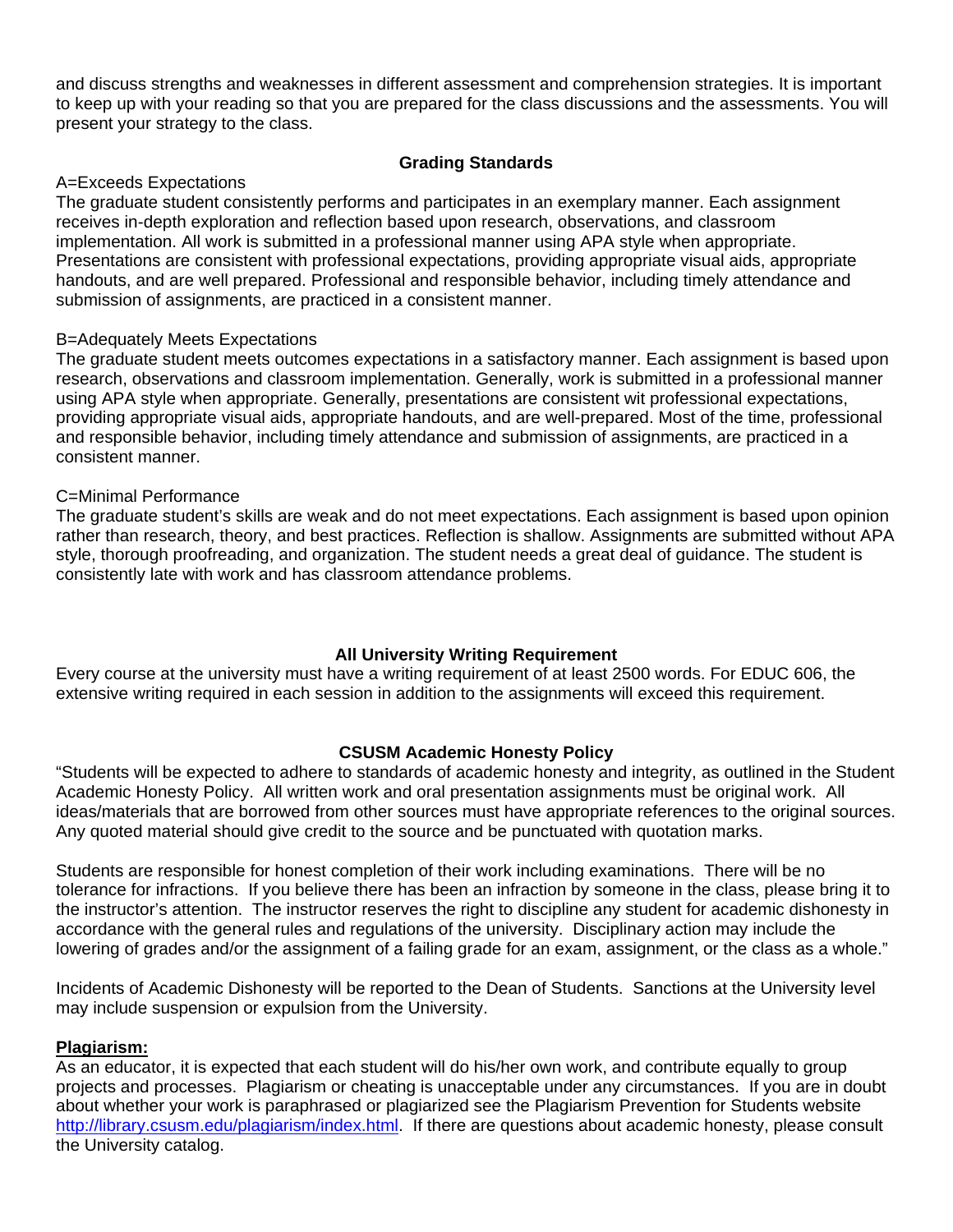### **Electronic Communication Protocol:**

Electronic correspondence is a part of your professional interactions. If you need to contact the instructor, email is often the easiest way to do so. It is my intention to respond to all received e-mails in a timely manner. Please be reminded that e-mail and on-line discussions are a very specific form of communication, with their own nuances and etiquette. For instance, electronic messages sent in all upper case (or lower case) letters, major typos, or slang, often communicate more than the sender originally intended. With that said, please be mindful of all e-mail and on-line discussion messages you send to your colleagues, to faculty members in the College of Education, or to persons within the greater educational community. All electronic messages should be crafted with professionalism and care.

Things to consider:

- Would I say in person what this electronic message specifically says?
- How could this message be misconstrued?
- Does this message represent my highest self?
- Am I sending this electronic message to avoid a face-to-face conversation?

In addition, if there is ever a concern with an electronic message sent to you, please talk with the author in person in order to correct any confusion.